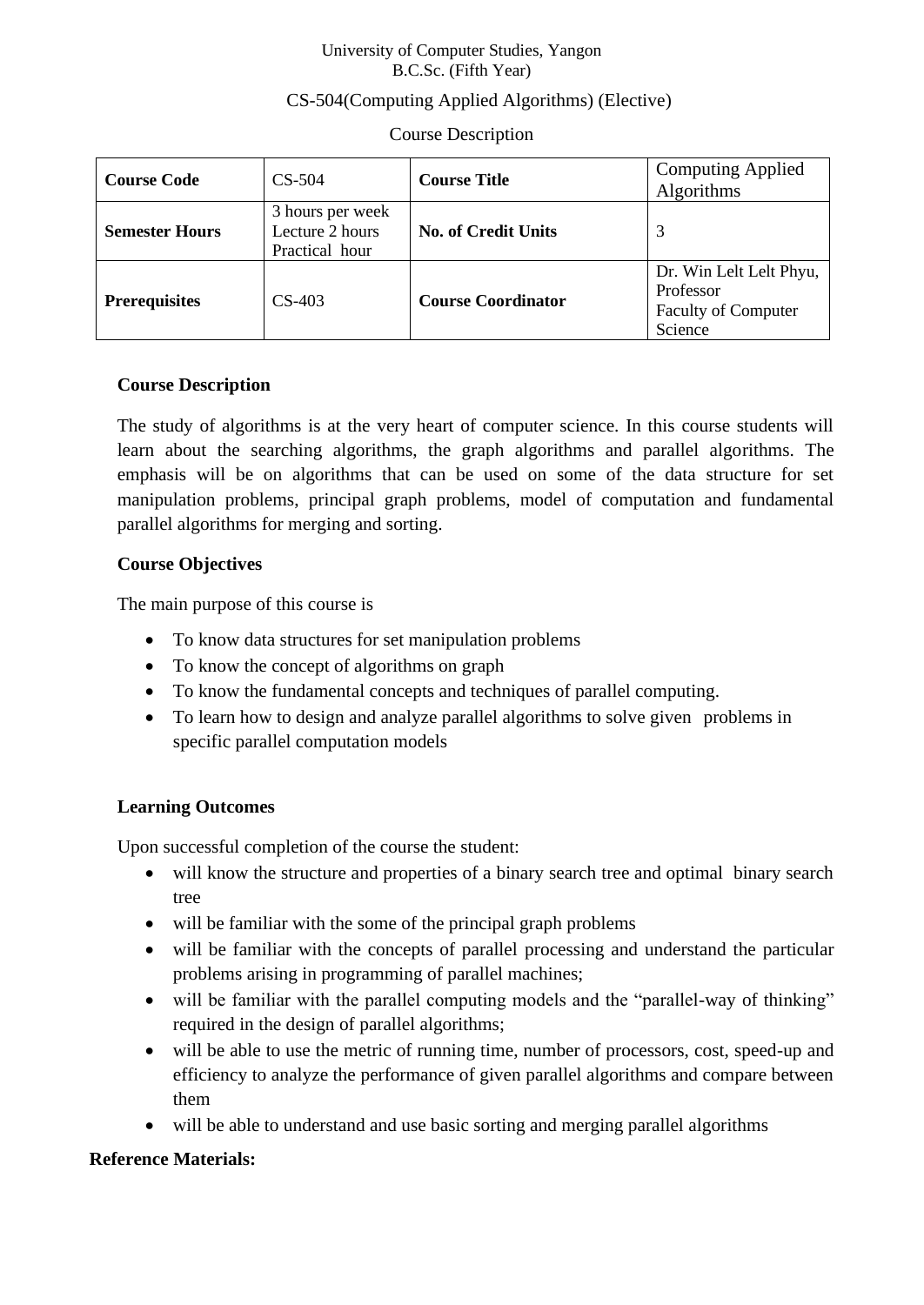#### University of Computer Studies, Yangon B.C.Sc. (Fifth Year)

- (1) Design and Analysis of Computer Algorithms by Alfred V. Aho, John E. Hopcroft & Jeffery D. Ullman
- (2) Design and Analysis of Parallel Algorithms, by Selim G. Akl

### **Internet Sources**

- **[https://computing.llnl.gov/tutorials/parallel\\_comp/](https://computing.llnl.gov/tutorials/parallel_comp/)**
- **<https://www.geeksforgeeks.org/binary-search-tree-set-1-search-and-insertion/>**
- **[https://www.tutorialspoint.com/data\\_structures\\_algorithms/spanning\\_tree.htm](https://www.tutorialspoint.com/data_structures_algorithms/spanning_tree.htm)**

# **Course Organization**

Your participation in the course will involve six forms of activity.

- 1. Attending the lectures
- 2. Class participation and presentation
- 3. Practical assignments
- 4. Reading assignments
- 5. Exam
- 6. Quiz

#### **Assessment**

| Exam                       | 50% |
|----------------------------|-----|
| Tutorials/Moodle (2 times) | 10% |
| Attendance                 | 10% |
| Quiz                       | 5%  |
| Presentation /Assignment   | 10% |
| Project                    | 15% |

# **Tentative Schedule**

45 Periods for 15 weeks (50 minutes for 1 period)

| No.          | <b>Title &amp; Contents</b>                       | <b>Credits</b> | Reference Book &<br><b>Chapter</b> |
|--------------|---------------------------------------------------|----------------|------------------------------------|
|              | <b>Subject Introduction</b>                       |                | All Chapters                       |
|              |                                                   |                | Book (1& 2)                        |
| $\mathbf{2}$ | <b>Algorithms using Tree Data Structure &amp;</b> | 18             | Book $(1)$                         |
|              | <b>Graphs</b>                                     |                |                                    |
|              | <b>Binary Search Trees</b>                        |                | Chapter 4, Section 4.4             |
|              | <b>Optimal Binary Search Trees</b>                | 3              | Chapter 4, Section 4.5             |
|              | Minimum Cost Spanning Trees                       | $\overline{2}$ | Chapter 5, Section 5.1             |
|              | Depth-first-search(undirected graph)              | $\overline{2}$ | Chapter 5, Section 5.2             |
|              | Depth-first-search(directed graph)                | $\overline{2}$ | Chapter 5, Section 5.4             |
|              | Biconnectivity                                    | 2              | Chapter 5, Section 5.3             |
|              | Strong connectivity                               | $\overline{2}$ | Chapter 5, Section 5.5             |
|              | Path-finding problem                              | $\overline{2}$ | Chapter 5, Section 5.6             |
|              | A transitive closure algorithm                    |                | Chapter 5, Section 5.7             |